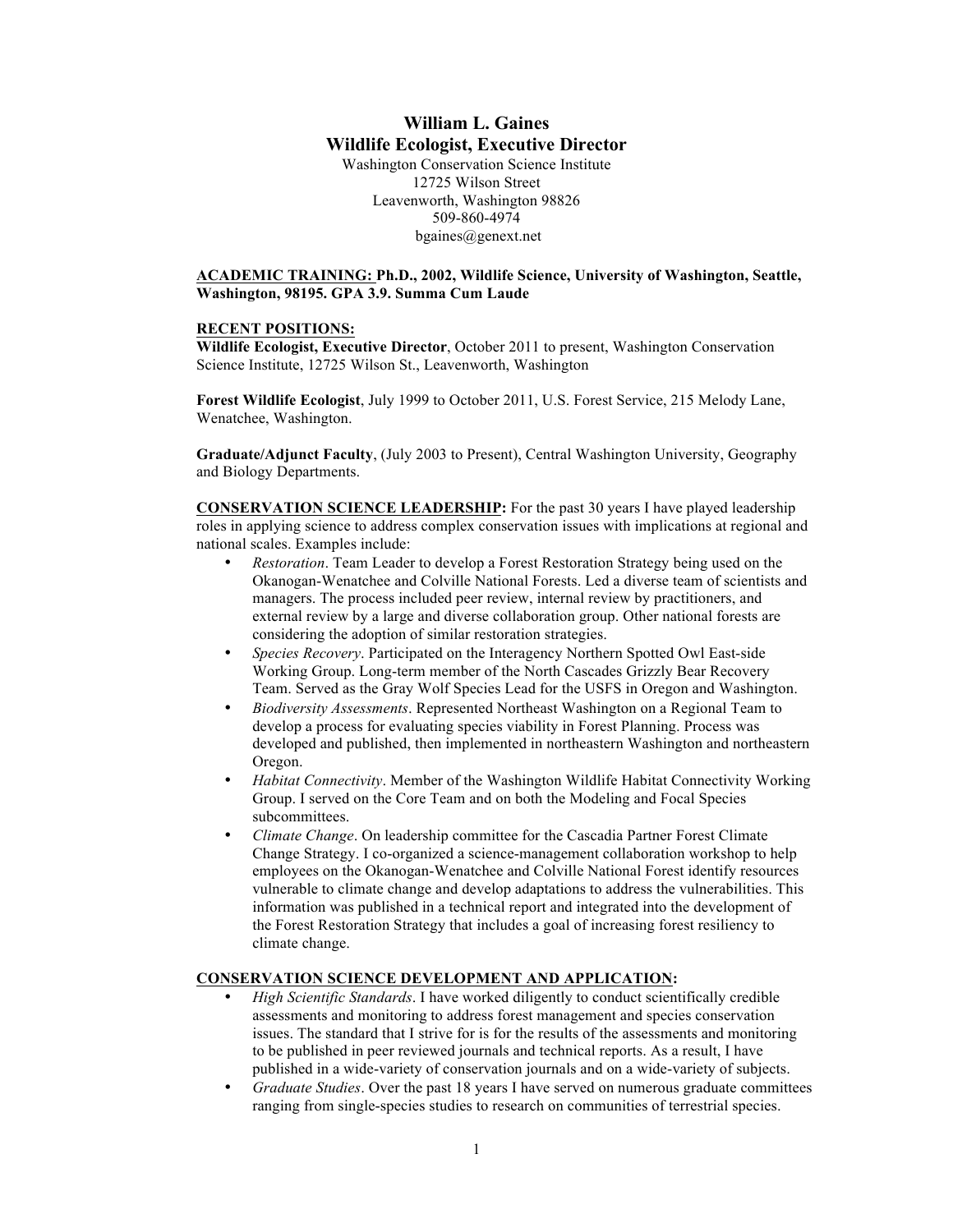Students have always successfully completed their graduate degrees and several published their thesis's in scientific journals.

- *Associate Editor/Reviewer*. From 2002 until 2009 I served as the Associate Editor for Wildlife for the journal Northwest Science. During that time I oversaw peer reviews of over 50 articles on a wide-array of wildlife species and topics. This opportunity was extremely valuable in the development of my own writing style and exposed me to a very diverse range of research methods. I now have a much better understanding of what constitutes high quality science. I continue to review articles submitted to a variety of journals including, Forest Ecology and Management, Biological Conservation, Biodiversity and Conservation, etc.
- *Science Application*. I have participated in numerous efforts to synthesize complex science into formats that are applied to address pressing management issues. Examples include: Synthesis of the effects of recreation on wildlife to address cumulative effects; workshops for managers on the effects of restoration treatments of an array of resources to better design projects and evaluate effects; a climate change workshop to help managers understand climate change science, identify vulnerable resources, and adapt management to address vulnerable resources.

**SCIENCE COLLABORATION AND PARTNERSHIPS:** I am a proponent of conservation through collaboration and have a proven record in developing successful partnerships. I am convinced that conservation is successful only when the science is rigorous and human relationships are highly functional. Some example of collaborations and partnerships include:

- The development and implementation of the Okanogan-Wenatchee Forest Restoration Strategy. Included many disciplines, conservation organizations, industry representatives, universities, and state and federal agencies.
- The Mission Creek Fire and Fire Surrogate Study. This was an interdisciplinary study that included universities, federal scientists, and federal land managers.
- Leadership Council for the Cascadia Partner Forum, including serving on the interagency Canada Lynx Committee and the Climate Change Strategy Committee.
- Several projects and studies that I have served as a principal or co-principal have included funding from a diverse group of partners. Examples include: USFWS Recovery Funds, Rocky Mountain Elk Foundation, Skagit Environmental Endowment Commission, Seattle City Light, and the Joint Fire Sciences Program.
- Other partnerships have not been based on funding but on mutual efforts to achieve a common goal. Examples include: US Fish and Wildlife Service, Washington Department of Fish and Wildlife, The Wilderness Society, The Nature Conservancy, Conservation Northwest, Western Transportation Institute, Pacific Biodiversity Institute, University of Washington, and Central Washington University.

### **PEER REVIEWED PUBLICATIONS:**

Stephens, S.L., L.N. Kobziar, B.M. Collins, R. Davis, P.Z. Fule, W. Gaines, J. Ganey, J.M. Guldin, P.F. Hessburg, K. Hiers, S. Hoagland, J.J. Keane, R.E. Masters, A.E. McKellar, W. Montague, M. North, and T.A. Spies. 2019. Is fire "for the birds"? How to rare species influence fire management across the US. Frontiers in Ecology and Environment; doi10.1002/fee.2076.

Vanbianchi, C., W.L. Gaines, M.A. Murphy, and K.E. Hodges. 2018. Navigating fragmented landscapes: Canada lynx brave poor quality habitats while traveling. Ecology and Evolution DOI: 10.1002/ece3.4605.

Gaines, W.L., G. Aplet, P.F. Hessburg, etc. In prep. Climate adaptation and the Northwest Forest Plan.

Gaines, W.L., R.A. Long, A.L. Lyons. In prep. North Cascades Carnivore Survey: final report. USDA Forest Service, Pacific Northwest Research Station, PNW-GTR-XXX.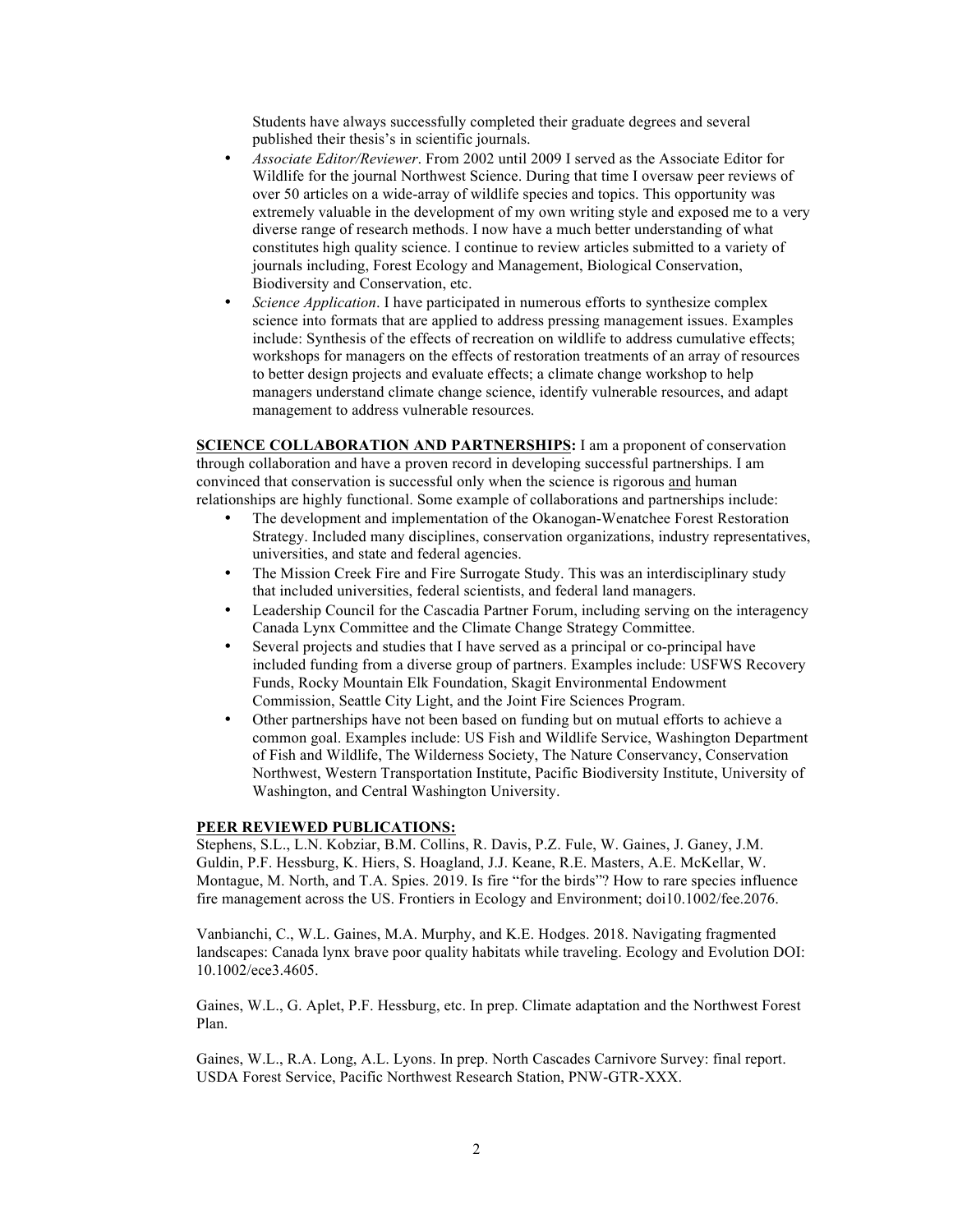Richardson, K., W.L. Gaines, A. Wirsing, R. Long. In prep. Factors influencing black bear detections in the North Cascades, Washington. Northwest Naturalist.

Woodrow, A.L., W.L. Gaines, D. Beck. In prep. Effects of post-fire salvage logging and succession on an eastern Cascade bird community. Forest Ecology and Management.

Gaines, W.L., J.S. Begley, and A.L. Lyons. In prep. Decision Support System for Landscape connectivity Planning. Landscape and Urban Planning.

Suring, L.H., W.L. Gaines, and J.S. Begley. 2019. Incorporating habitat use and movement patterns of focal species into wildlife mitigation strategies for highways on the Kenai Peninsula, Alaska, USA. Proceedings of the 2017 International Conference on Ecology and Transportation. Center for transportation and the Environment, North Carolina State University, Raleigh, NC.

Cannon, J., R. Hickey, and W. Gaines. 2018. Using GIS and the Ecosystem Management Decision Support Tool for Forest Management on the Okanogan-National Forest, Washington State. Journal of Forestry doi: 10.1093/jofore/fvy034.

Lyons, A.L., W.L. Gaines, P.S. Singleton, W.F. Kasworm, M.F. Proctor, and J.S. Begley. 2017. Spatially explicit carrying capacity estimates to inform species-specific recovery objectives: grizzly bear recovery in the North Cascades. Biological Conservation. https//doi.org/10.1016/j.biocon.2018.03.027.

Vanbianchi, C., W.L. Gaines, M.A. Murphy, J. Pither, and K.E. Hodges. 2017. Habitat selection by Canada lynx: making do in heavily fragmented landscapes. Biodiversity and Conservation. DOI 10.1007/s10.531-017-1409-6.

Gaines, W. L., A. L. Lyons, J. S. Begley, and L. H. Suring. 2017a. Habitat use patterns of Canada lynx on the Kenai Peninsula, Alaska, USA. Pages xxx–xxx *in* L. H. Suring, W. L. Gaines, and J. S. Begley, editors. Habitat use and movement patterns of focal species on the Kenai Peninsula, Alaska. Northern Ecologic L.L.C. Technical Report 2017-1.

Gaines, W. L., J. S. Begley, and L. H. Suring. 2017b. Movement patterns and potential corridors for Canada lynx on the Kenai Peninsula, Alaska. Pages xxx–xxx *in* L. H. Suring, W. L. Gaines, and J. S. Begley, editors. Habitat use and movement patterns of focal species on the Kenai Peninsula, Alaska. Northern Ecologic L.L.C. Technical Report 2017-1.

Gaines, W. L., A. L. Lyons, J. S. Begley, and L. H. Suring. 2017c. Habitat use patterns of female moose on the Kenai Peninsula, Alaska, USA. Pages xxx–xxx *in* L. H. Suring, W. L. Gaines, and J. S. Begley, editors. Habitat use and movement patterns of focal species on the Kenai Peninsula, Alaska. Northern Ecologic L.L.C. Technical Report 2017-1.

Gaines, W. L., J. S. Begley, and L. H. Suring. 2017d. Movement patterns and potential corridors for female moose on the Kenai Peninsula, Alaska. Pages xxx–xxx *in* L. H. Suring, W. L. Gaines, and J. S. Begley, editors. Habitat use and movement patterns of focal species on the Kenai Peninsula, Alaska. Northern Ecologic L.L.C. Technical Report 2017-1.

Gaines, W.L., J.S. Begley, B.C. Wales, L.H. Suring, K. Mellen-McLean, and S. Mohoric. 2017. Terrestrial viability assessments for the national forests in northeastern Washington. USDA Forest Service, Pacific Northwest Research Station, General Technical Report PNW-GTR-907.

Lyons, A.L., P.H. Singleton, W.L. Gaines, J.C. Lewis, B.T. Maletzke, and J.S. Begley. 2016. Canada lynx carrying capacity in Washington: final report. Washington Conservation Science Institute, Leavenworth, WA. 98826.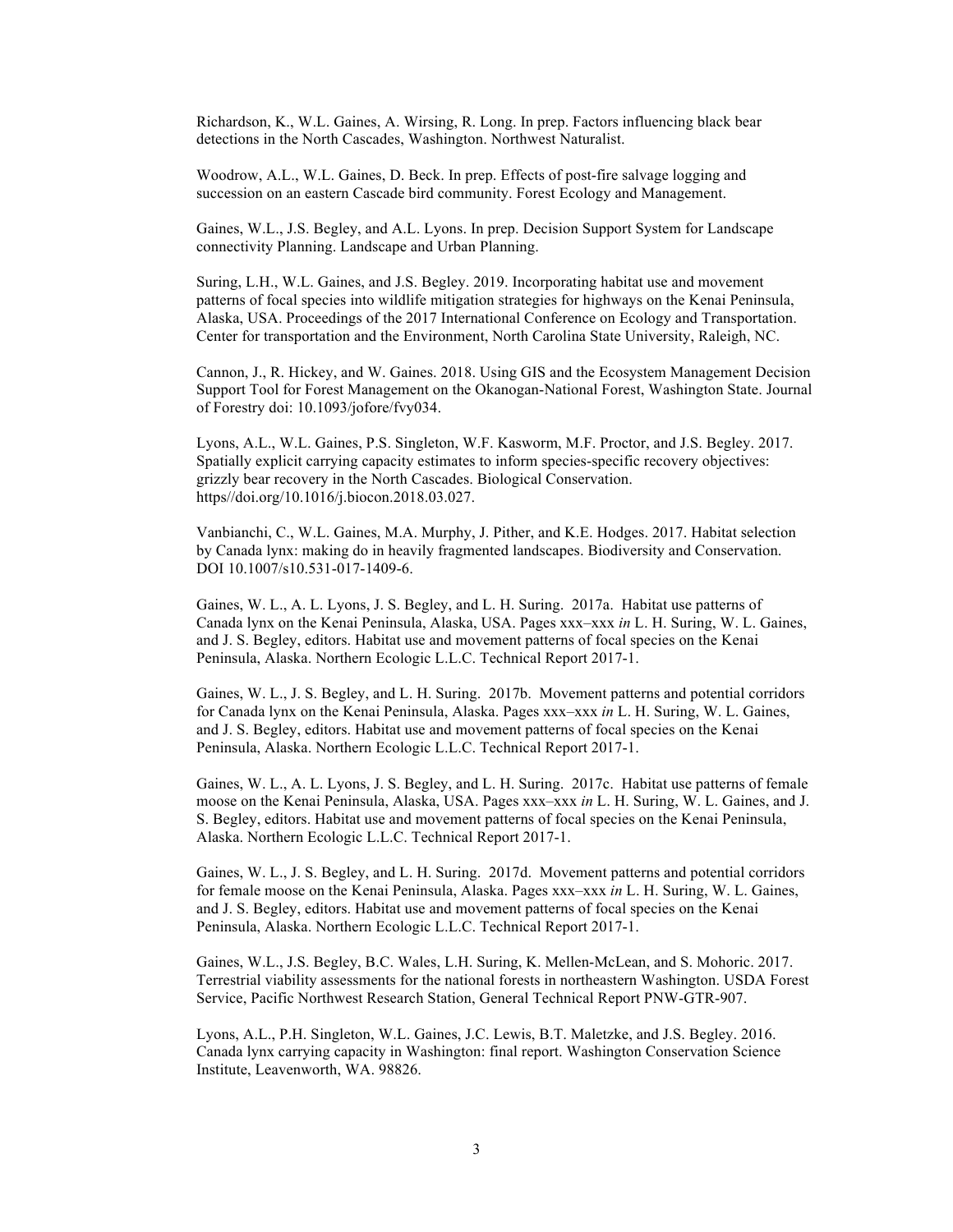Gaines, W.L., A.L. Lyons, and J.S Begley. 2016. Climate adaptations in the Northwest Forest Plan area: final report. Washington Conservation Science Institute, Leavenworth, WA. 98826.

Lyons, A.L., W.L. Gaines, and J.S. Begley. 2016. Application of the bighorn sheep risk of contact model on the Blue Mountains National Forests: final report. Washington Conservation Science Institute, Leavenworth, WA. 98826.

Gaines, W.L., A.L. Lyons, and J.S. Begley. 2016. Upper Methow Resource Assessment: final report. Washington Conservation Science Institute, Leavenworth, WA. 98826.

Krosby, M., I. Breckheimer, D.J. Pierce, P.H. Singleton, S.A Hall, K.C. Halupka, W.L. Gaines, R.A. Long, B.H McRae, B.L. Cosentino, and J.P. Schuett-Hames. 2015. Focal species and landscape "naturalness" corridor models offer complementary approaches for connectivity conservation planning. Landscape Ecology. Doi:10.1007/s10980-015-0235-z.

Hessburg, P.F., A.J. Larson, D.J. Churchill, R.D. Haugo, C. Miller, T.A. Spies, M.P. North, N.A. Povak, R.T. Belote, P.A. Singleton, W.L. Gaines, R.E. Keane, G.H. Aplet, S.L. Stephens, P. Morgan, P.A. Bissonette, B.E. Rieman, R.B. Salter, and G.H. Reeves. 2015. Restoring Fire- Prone Inland Pacific Landscapes: Seven Core Principles. Landscape Ecology. DOI 10.1007/s10980-015- 0218-0.

Lehmkuhl, J., W. Gaines, D.W. Peterson, J. Bailey, A. Youngblood. Eds. 2015. Restoration of Dry Mixed-Conifer Forest and Spotted Owl Habitat Management in the Eastern Cascade Range. USDA Forest Service, Pacific Northwest Research Station, PNW-GTR-915.

Gaines, W.L, J.F. Lehmkuhl. 2015. Monitoring, Adaptive Management, and Information Gaps. Pages 103-125 in Lehmkuhl, J., W. Gaines, D.W. Peterson, J. Bailey, A. Youngblood, eds. Silviculture and Monitoring Guidelines for Integrating Restoration of Dry Mixed-Conifer Forest and Spotted Owl Habitat Management in the Eastern Cascade Range. USDA Forest Service, Pacific Northwest Research Station, PNW-GTR-915.

Gaines, W.L., J.B. Buchanan, J.F. Lehmkuhl, K. Halupka, P. Singleton. 2015. Northern spotted owl issues and objectives. Pages 33-62 in Lehmkuhl, J., W. Gaines, D.W. Peterson, J. Bailey, A. Youngblood, eds. Silviculture and Monitoring Guidelines for Integrating Restoration of Dry Mixed-Conifer Forest and Spotted Owl Habitat Management in the Eastern Cascade Range. USDA Forest Service, Pacific Northwest Research Station, PNW-GTR-915.

Hessburg, P.F., K.M. Reynolds, R.B. Salter, J.D. Dickinson, W.L. Gaines, R.J. Harrod. 2013. Landscape evaluation for restoration planning on the Okanogan-Wenatchee National Forest, USA. Sustainability 5: 805-840.

Long, R.A., J.S. Begley, P. MacKay, W.L. Gaines, and A.J. Shirk. 2013. The Cascades Carnivore Connectivity Project: A landscape genetic assessment of connectivity for carnivores in Washington's North Cascades Ecosystem. Final report for the Seattle City Light Wildlife Research Program, Seattle, Washington. Western Transportation Institute, Montana State University, Bozeman. 57 pp.

Lehmkuhl, J.F., A.L. Lyons, E. Bracken, J. Leingang, W.L. Gaines, E.K. Dodson, and P.H. Singleton. 2013. Forage composition, productivity, and utilization in the eastern Washington Cascade Range. Northwest Science. 87(4): 267-291.

Hessburg, P.F., K.M. Reynolds, R.B. Salter, J.D. Dickinson, W.L. Gaines, R.J. Harrod. 2014. Chapter 6: Landscape evaluation and restoration planning. In: K.M. Reynolds et al. (eds.) Making Transparent Environmental Management Decisions. Springer-Verlag, Berlin Heidelberg.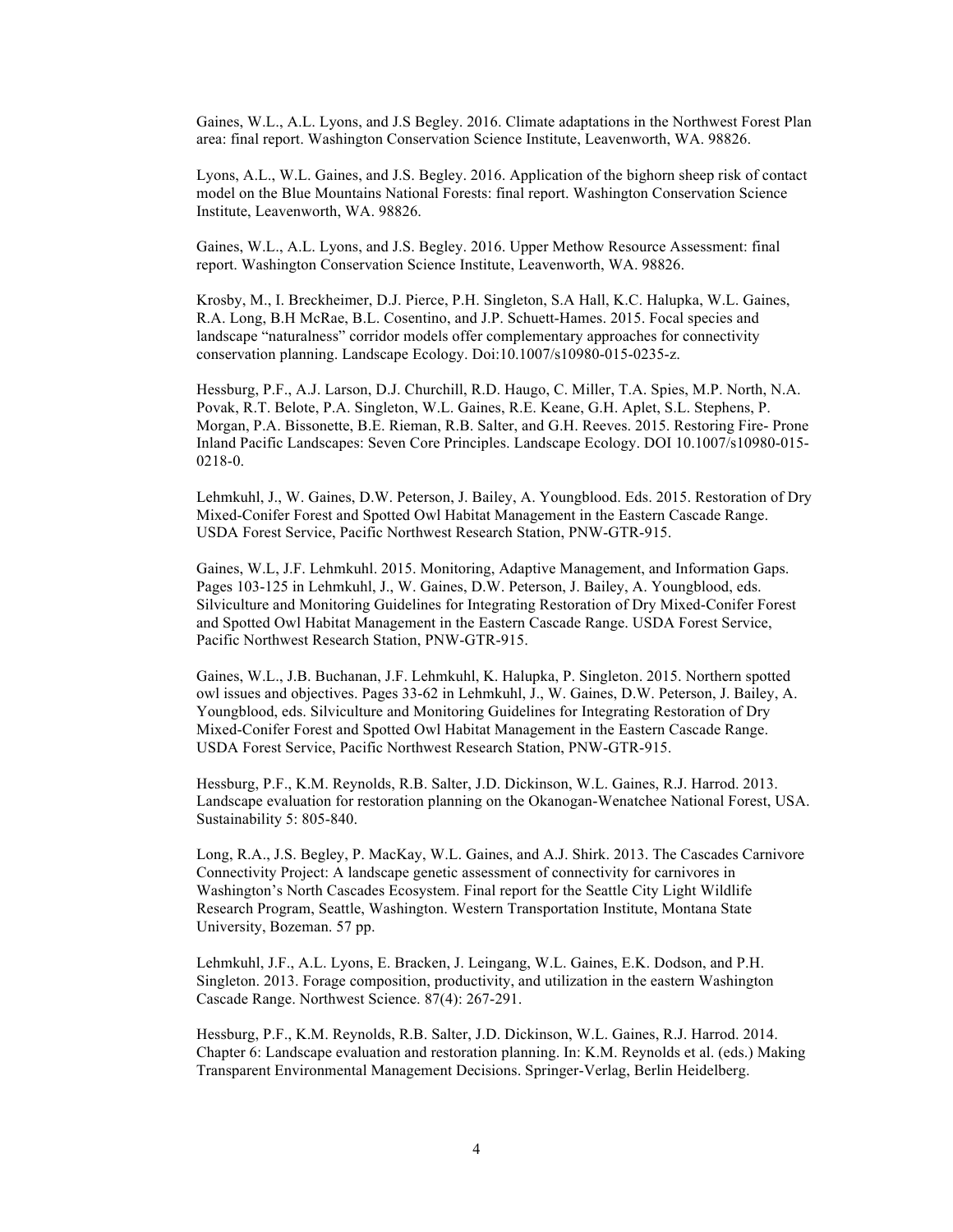Gaines, W.L., D.W. Peterson, C.A. Thomas, and R.J. Harrod. 2012. Adaptations to climate change: Colville and Okanogan-Wenatchee National Forest. USDA Forest Service, Pacific Northwest Research Station, General Technical Report PNW-GTR-862.

Suring, L.H., W.L. Gaines, B.C. Wales, K. Mellen-McLean, J.S. Begley, and S. Morhoric. 2011. Assessing the sustainability of terrestrial wildlife species through land management planning: a case study. Journal of Wildlife Management 75(4): 945-958.

Gaines, W.L., A.L. Lyons, K. Weaver, and A. Sprague. 2011. Monitoring the short-term effects of prescribed fire on an endemic mollusk in the dry forests of the eastern Cascades, Washington, USA. Forest Ecology and Management 261: 1460-1465.

Farris, K.L., S.J. Converse, S. Zack, W.D. Robinson, A.J. Amacher, T. Contreras, W.L. Gaines, E.S. Kilpatrick, J.D. Lanham, D. Miles, G. Rompre', K.E. Sieving, J.C. Pierson. 2010. Short-term effects of Fire and Fire Surrogate treatments on avian nest survival: a national-scale analysis. Open Environmental Sciences 4: 53-62.

Gaines, W.L., R.J. Harrod, M. Dahlgreen, and C. Thomas. 2010. The Okanogan-Wenatchee National Forest Restoration Strategy: adaptive ecosystem management to restore landscape resiliency. USDA Forest Service, Pacific Nortwest Region, Okanogan-Wenatchee National Forest, Wenatchee, WA.

Gaines, W.L., R.J. Harrod, G. Bauer, J. Dickinson, A. Lyons, and K. Halupka. 2010. Integration of Northern Spotted Owl Habitat and Fuels Treatment Areas on the Okanogan-Wenatchee National Forest, Washington, USA. Forest Ecology and Management 260: 2045-2052.

Gaines, W.L., J.F. Lehmkuhl, M. Haggard, A.L. Lyons, and J. Begley. 2010. Short-term effects of Fire and Fire Surrogate treatments on avian community composition, density, and nest survival in the eastern Cascades, Washington. Forest Science 56(1): 88-99.

Singleton, P.H., J.F. Lehmkuhl, W.L. Gaines, and S.A. Graham. 2010. Barred owl space use and habitat selection in the eastern Cascades, Washington: implications for northern spotted owl conservation. Journal of Wildlife Management 74(2): 285-294.

Gaines, W.L., A.L. Lyons, J.F. Lehmkuhl, M. Haggard, J. Begley, and M. Farrell. 2009. Avian community composition, nesting ecology and bark-gleaner foraging ecology. Chapter 8 in Agee, J.K., and J.F. Lemkuhl, compilers. Description of the Mission Creek (Northeastern Cascade) Fire and Fire Surrogate Site, Okanogan and Wenatchee National Forests. USDA Forest Service, PNW-RP-577.

Munzing, D. and W.L. Gaines. 2008. Monitoring American Marten on the east-side of the North Cascades of Washington. Northwest Naturalist 89(2):67-75

Lyons, A.L., W.L. Gaines, and J.F. Lehmkuhl. 2008. Short-term effects of Fire and Fire Surrogate treatments on foraging tree selection by cavity-nesting birds in dry forests of central Washington. Forest Ecology and Management 255:3203-3211.

Lehmkuhl, J.F., M. Kennedy, E.D. Ford, P.H. Singleton, W.L. Gaines, and R.L. Lind. 2007. Seeing the forest for the fuel: integrating ecological values and fuels management. Forest Ecology and Management 246:73-80.

Gaines, W.L., M. Haggard, J.F. Lehmkuhl, J.F. Lehmkuhl, and R.J. Harrod. 2007. Short-term response of land birds to ponderosa pine restoration. Restoration Ecology 15(4): 666-674.

Gaines, W.L., A.L. Lyons, and A. Sprague. 2005. Predicting the occurrence of a rare mollusk in the dry-forests of North-central Washington. Northwest Science 79(2&3):99-105.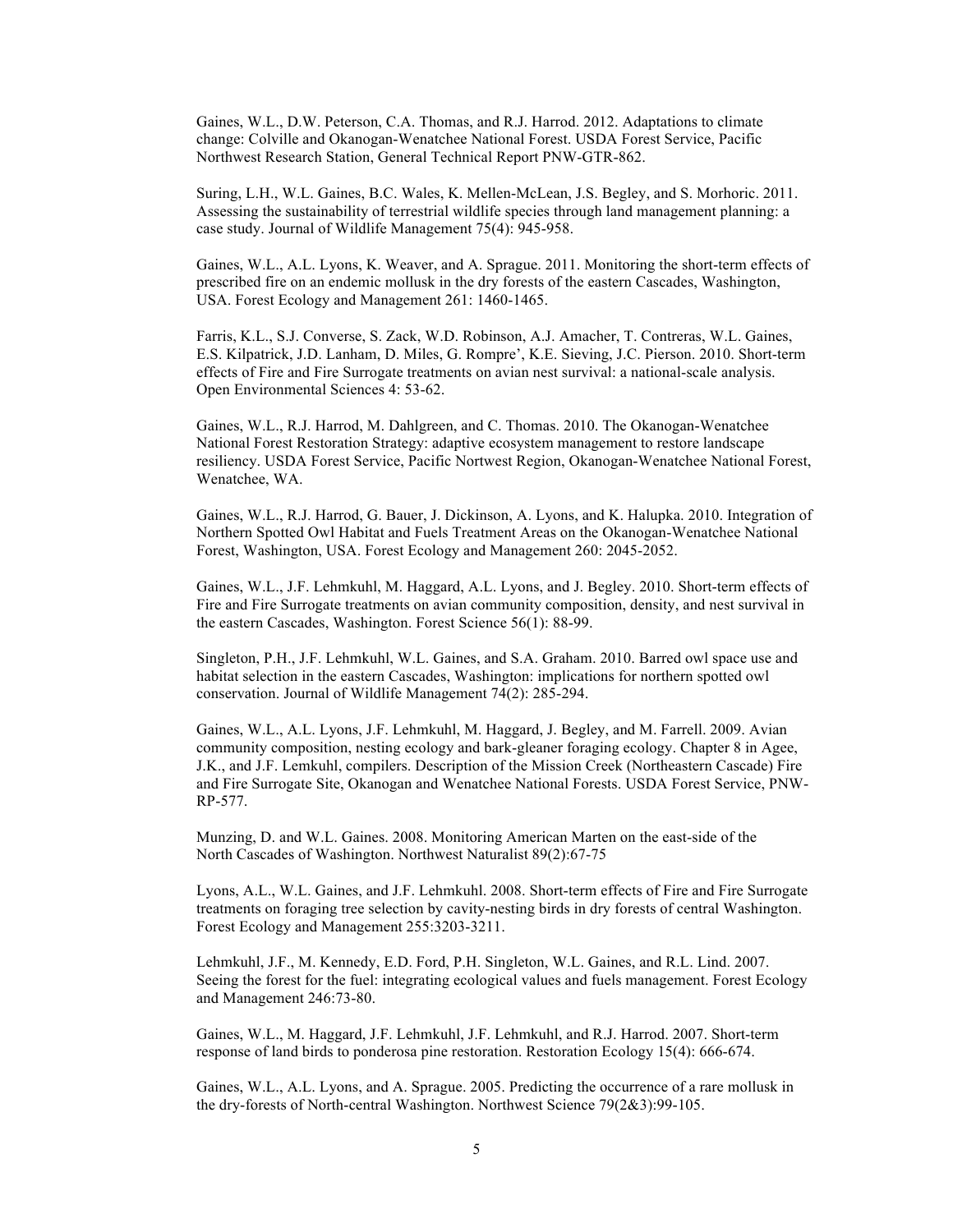Gaines, W.L., A.L. Lyons, J.F. Lehmkuhl, and K.J. Raedeke. 2005. Landscape evaluation of female black bear habitat effectiveness and capability in the North Cascades, Washington. Biological Conservation. 125:411-425.

Townsley, J., B. Gaines, J. Hadfield, R. Harrod, C. Mehmel, E. Leyda. 2004. Forest Health Assessment: Okanogan and Wenatchee National Forests. USDA Forest Service, Okanogan and Wenatchee National Forests, Wenatchee, Washington. 105 pp.

Singleton, P., W.L. Gaines, and J.F. Lehmkuhl. 2004. Evaluating landscape permeability for grizzly bear *(Ursus arctos)* movements in Washington. Ursus 15(1):90-103.

Gaines, W.L. 2004. Black bear, *Ursus americanus*, denning chronology and site selection in the northeastern Cascades of Washington. The Canadian Field-Naturalist. 117(4):626-633.

Gaines, W.L., P.H. Singleton, and R. Ross. 2003. Assessing the cumulative effects of linear recreation routes on wildlife habitats on the Okanogan and Wenatchee National Forests. USDA Forest Service, Pacific Northwest Research Station, PNW-GTR-586. 79 p.

Lyons, A.L., W.L. Gaines, and C. Servheen. 2003. Black bear resource selection in the Northeast Cascades, Washington. Biological Conservation 113:55-62.

Gaines, W.L., and A.L. Lyons. 2003. Crepuscular and nocturnal activity patterns of black bears in the North Cascades of Washington. Northwest Science 77(2):140-146.

Gaines, W.L., R.J. Harrod, and J.F. Lehmkuhl. 2003. Monitoring Biodiversity for Ecoregional Initiatives. Pages 377-402 in D.E. Busch and J.C. Trexler, Eds. Ecological Monitoring of Ecoregional Initiatives: Interdisciplinary approaches for determining status and trends of ecosystem. Island Press, Washington, DC.

Singleton, P., W. Gaines, and J. Lehmkuhl. 2003. Large carnivore habitat connectivity in Washington: A GIS weighted distance and least-cost corridor assessment of landscape permeability. USDA Forest Service, Pacific Northwest Research Station, PNW-RP-549.

Haggard, M.E., and W.L. Gaines. 2001. Effects of Stand-Replacement Fire and Salvage Logging on a Cavity-Nesting Bird Community in eastern Cascades, Washington. Northwest Science 75(4):387-396.

Singleton, P.H., W. Gaines, and J.F. Lehmkuhl. 2001. Using weighted distance and least-cost corridor analysis to evaluate regional-scale large carnivore habitat connectivity in Washington. Pages 583-594 in Proceedings of the International Conference on the Environment and Transportation.

Gaines, W.L. 2001. Disturbance Ecology, Land Allocations and Wildlife Management. Proceedings of the Management of Fire-Maintained Ecosystems Workshop. Whistler, British Columbia, Canada.

Gaines, W.L., R.H. Naney, W.O. Noble. 2001. Grizzly Bear Recovery in the North Cascades Ecosystem. Western Black Bear Workshop 7:57-62.

Gaines, W.L. 2001. Large Carnivore Surveys in the North Karakorum Mountains, Pakistan. Natural Areas Journal 21:168-171.

Gaines, W.L., P.S. Singleton, A.L. Gold. 2000. Conservation of Large Carnivores in the North Cascades Ecosystem. Natural Areas Journal 20:360-369.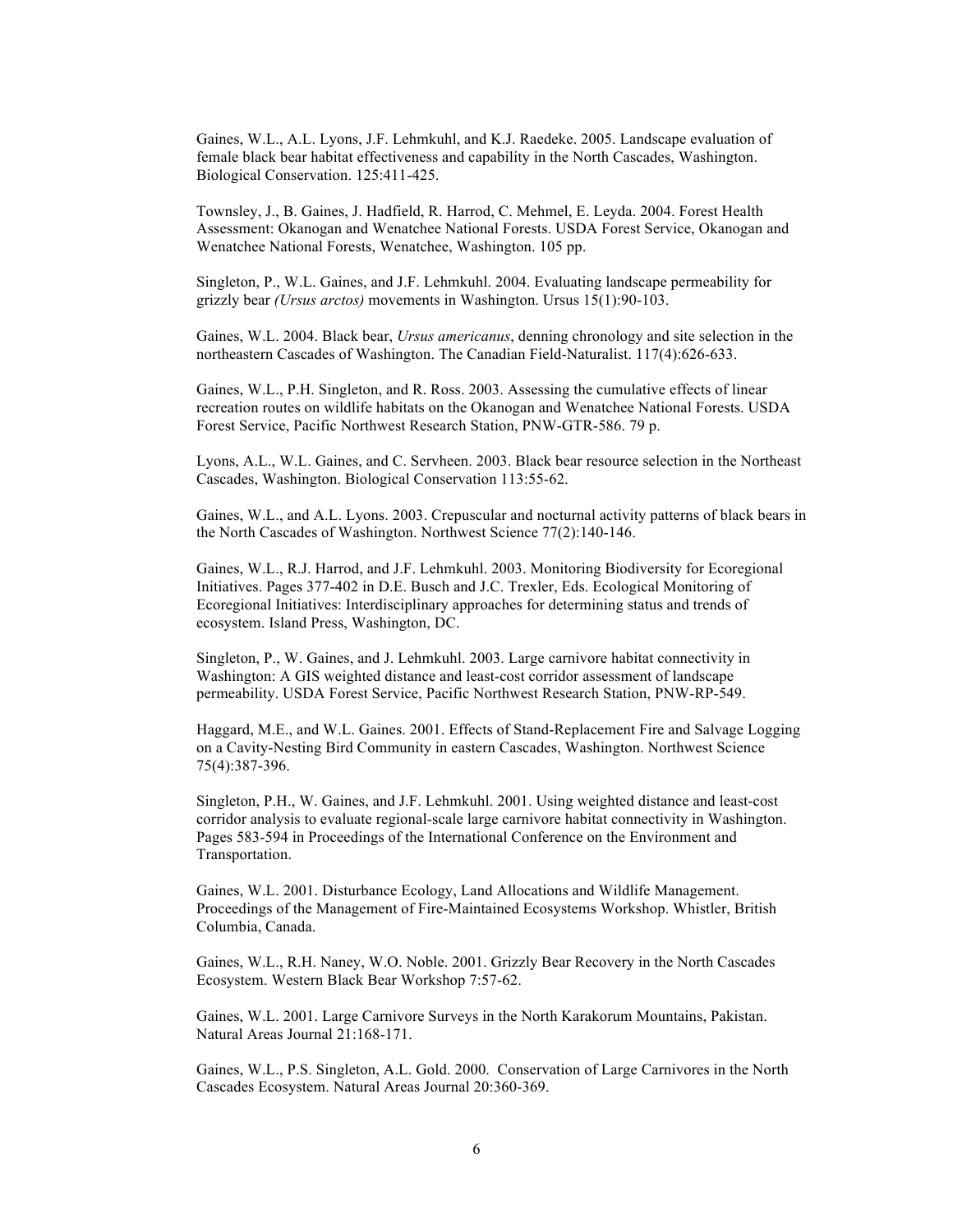Gaines, W.L., R.J. Harrod, and J.F. Lehmkuhl. 1999. Monitoring Biodiversity: quantification and interpretation. USDA Forest Service, Pacific Northwest Research Station, PNW GTR-443.

Harrod, R.J., W.L. Gaines, W.E. Hartl, and A.E. Camp. 1998. Estimating historical snag Density in the east Cascades of Washington. USDA Forest Service, Pacific Northwest Research Station, PNW GTR-428.

Gaines, W.L., R.A. Strand, and S.D. Piper. 1997. Effects of the Hatchery Complex fires on northern spotted owls in the Washington Cascades. Pages 123-129 in Proceedings: Fire Effects on Threatened and Endangered Species and habitats, Coeurdalene, Idaho.

Harrod, R.J., W.L. Gaines, R.J. Taylor, R. Everett, T. Lillybridge, and J. McDiver. 1996. Biodiversity in the Blue Mountains. Pages 81-106 in: R.G. Jaindal and T.M. Quigley, Eds. Search for a Solution: sustaining the land, people and economy of the Blue Mountains. American Forests, Washington, D.C.

Harrod, R.J., R.J. Taylor, W.L. Gaines, T. Lillybridge, and R. Everett. 1996. Noxious weeds in the Blue Mountains. Pages 107-118 in: R.G. Jaindal and T.M. Quigley, Eds. Search for a Solution: sustaining the land, people, and economy of the Blue Mountains. American Forests, Washington, D.C.

Gaines, W.L., G.K. Neale, and R.H. Naney. 1995. Response of coyotes and gray wolves to simulated howling in north-central Washington. Northwest Science 69(3): 217-222.

Gaines, W.L., R.H. Naney, P.H. Morrison, J.R. Eby, G.F. Wooten, and J.A. Almack.1994. Use of Landsat multi-spectral scanner imagery and geographic information systems to map vegetation in the North Cascades Grizzly Bear Ecosystem. International Conference on Bear Research and Management 9(1): 533-547.

Almack, J.A., W.L. Gaines, R.H. Naney, P.H. Morrison, J.R. Eby, G.F. Wooten, M.C. Snyder, S.H. Fitkin, and E.R. Garcia. 1993. North Cascades Grizzly Bear Ecosystem Evaluation: final report. Interagency Grizzly Bear Committee, Denver, Colorado. 156pp.

Gaines, W.L., C.E. Cushing, and S.D. Smith. 1992. Secondary production estimates of benthic insects in three cold desert streams. Great Basin Naturalist 52(1): 11-24.

Gaines, W.L., E.R. Garcia, R.H. Naney, J.L. Bush, and A. Sprague. 1990. Inventory results and the ecological density of northern spotted owls in the upper Skagit River drainage, Washington. Report to the Skagit Environmental Endownment Commission for Project 87-8,88-8. 9pp.

Gaines, W.L., C.E. Cushing, and S.D. Smith. 1989. Trophic relations and functional Group composition of benthic insects in three cold desert streams. Southwest Naturalist 34(4): 478-482.

Cushing, C.E., and W.L. Gaines. 1989. Thoughts on recolonization of endorheic cold desert spring-streams. Journal of the North American Benthological Society 8(3): 277-287.

Gaines, W.L., and R.E. Fitzner. 1987. Winter diet of the Harlequin duck at Sequim Bay, Puget Sound, Washington. Northwest Science 61(4): 213-215.

Gaines, W.L. 1987. Secondary production of benthic insects in three cold desert streams. Battelle Technical Bulletin. PNL-6286.

#### **Graduate Committees**

**Piper, Susan Dixon. 1996**. Terrestrial amphibian and passerine bird abundance in riparian habitats of eastern Washington Cascade forests. M.S. Thesis. Washington State University.